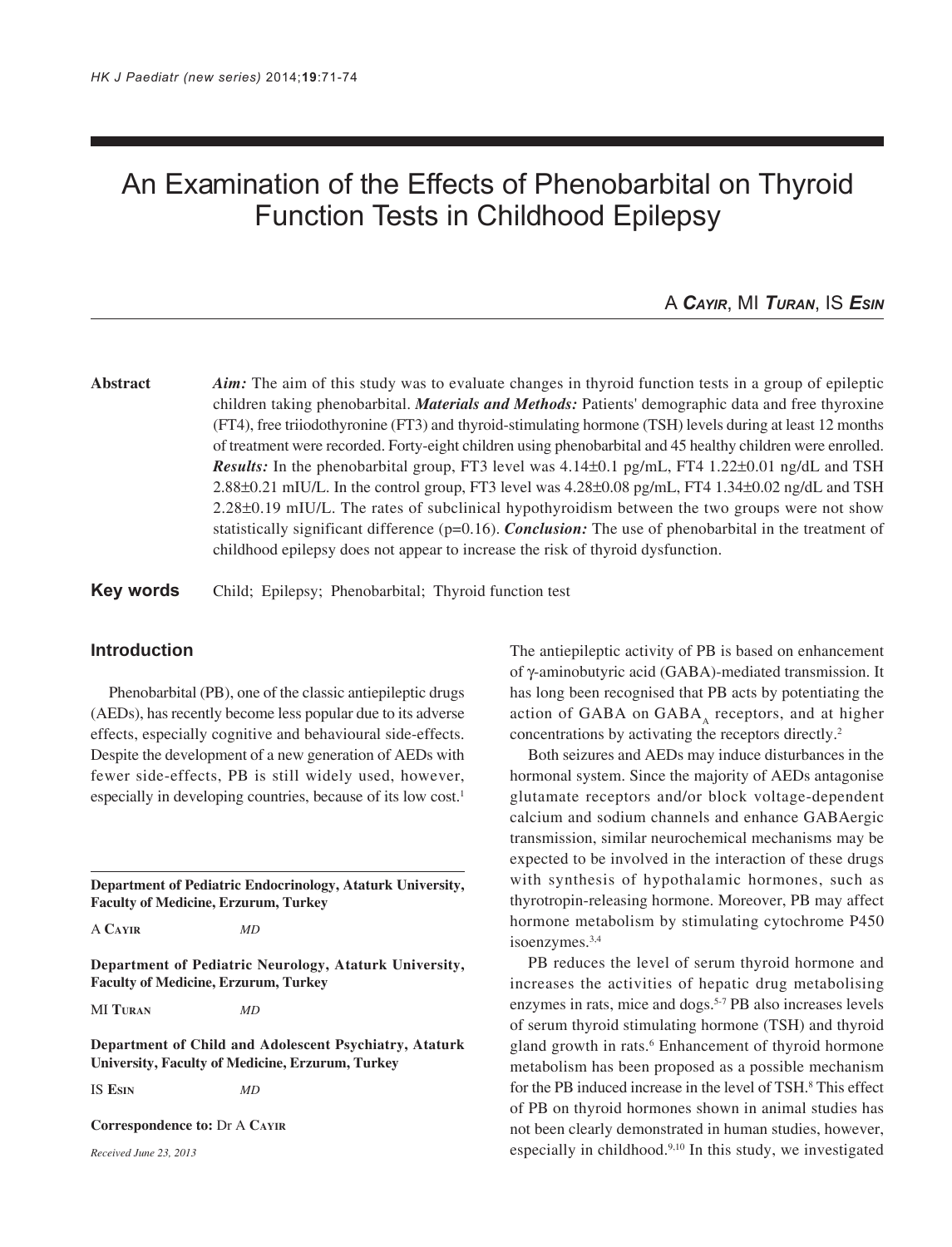the serum levels of free thyroxine (FT4), free triiodothyronine (FT3) and TSH in epileptic children during chronic treatment with phenobarbital compared to healthy children.

## **Materials and Methods**

This study was performed at the Pediatric Neurology and Endocrinology Division of the Department of Pediatrics at the Ataturk University Faculty of Medicine, Erzurum, Turkey. Permission was obtained from the parents of all children included. The study was approved by the local Ethical Committee.

#### *Study Design and Participants*

The study group consisted of 48 children monitored for epilepsy and 45 healthy children. The children in the study group suffered from different types of idiopathic epilepsy in childhood, including those classified as idiopathic generalised epilepsies and idiopathic focal epilepsies, excluding epileptic encephalopathies. The diagnosis of epilepsy was based on electroencephalography and clinical features. None of the patients received any medication and AED other than PB. PB was prescribed at the normal dosages in two daily doses. Children were deemed eligible for inclusion if they were aged 1 to 4 years, had received PB monotherapy for 12 or more months and had been seizure-free for 6 months or more. These periods were selected based on data from previous similar studies.<sup>11,12</sup>

The study and control groups had similar demographic characteristics. Age and sex matched children were selected as controls. The children in the control group from the same geographical area and were admitted to the paediatric outpatient clinic for reasons other than chronic systemic disease such as endocrine and neurologic disorders. Controls were similar to patients except for epilepsy and PB therapy. We reviewed the records of all patients and looked at the following details: age of onset, length of drug use, drug dosage and laboratory parameters, including FT3, FT4 and TSH.

In accordance with laboratory reference values, normal serum values were determined at 0.35-4.94 mIU/L for TSH, 0.93-1.7 ng/dL for FT4 and 1.8-4.6 pg/mL for FT3. While TSH levels were higher than 4.94 mIU/L in cases with subclinical hypothyroidism, FT4 values remained within normal limits.

The exclusion criteria were use of any medications known to interfere with liver or renal functions and thyroid

functions, endocrine disorders, abnormal neurological examination and cerebral computed tomography and/or magnetic resonance imaging scans and non-therapeutic levels of phenobarbital level measured.

#### *Biochemical Analysis*

Blood samples were collected from patients at least 12 months after diagnosis and start of PB treatment. All blood samples were stored at -20°C until analysis. All tests were performed according to the manufacturer's instructions.

This assay is based on the bacterial enzyme β-galactosidase, which has been genetically engineered into two inactive fragments. These fragments spontaneously reassociate to form fully active enzyme that, in the assay format, cleaves a substrate, generating a colour change that can be measured spectrophotometrically. In the assay, analyte in the sample competes with analyte conjugated to one inactive fragment of β-galactosidase for antibody binding site. If analyte is present in the sample, it binds to antibody, leaving the inactive enzyme fragments free to form active enzyme. If analyte is not present in the sample, antibody binds to analyte conjugated on the inactive fragment, inhibiting the reassociation of inactive βgalactosidase fragments, and no active enzyme will be formed. The amount of active enzyme formed and resultant absorbance change are directly proportional to the amount of drug present in the sample**)**. Serum FT3 (pg/mL), FT4 (ng/dL), TSH (mIU/L) were determined in serum using an electrochemiluminescence immunoassay kit (Roche Diagnostics GmbH, Mannheim, D-68298, Germany).

#### *Statistical Analysis*

Data were subjected to Pearson's chi-square and independent sample T tests using SPSS 18.0 (Armonk, NY, United States of America) software. Significance was set at p less than or equal to 0.05. The results are expressed as mean ± Standard error mean.

#### **Results**

Mean age and gender of the PB and control group subjects and mean duration of drug use and dosage are shown in Table 1. There was no statistically significant difference between the PB and control groups in terms of gender or age  $(p>0.05)$ .

In the PB group, mean PB level was 17±0.7 µg/mL, FT3 level was 4.14±0.1 pg/mL, FT4 1.22±0.01 ng/dL and TSH 2.88±0.21 mIU/L. In the control group FT3 was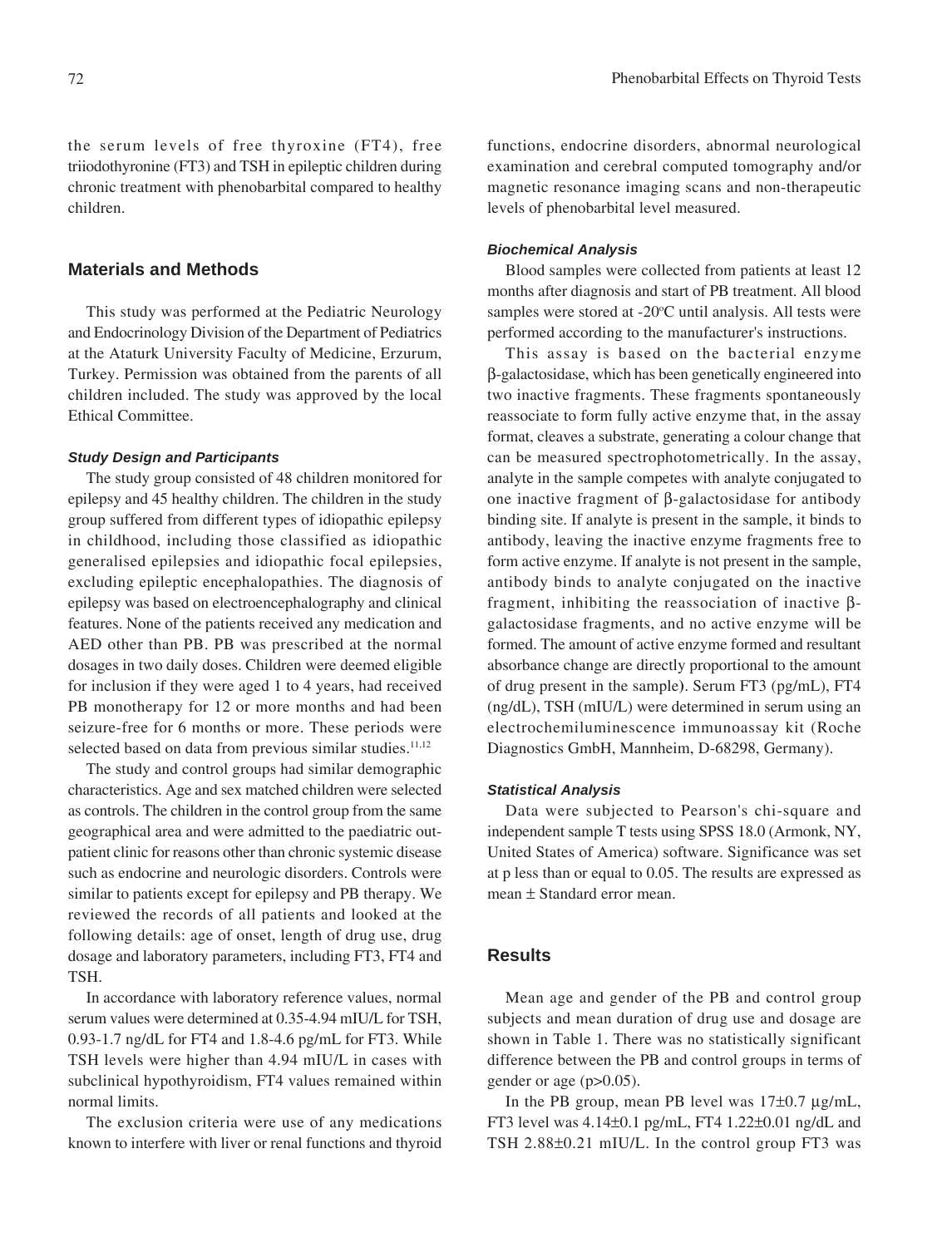4.28±0.08 pg/mL, FT4 1.34±0.02 ng/dL and TSH 2.28± 0.19 mIU/L. FT4 levels were statistically significantly different between the PB and control groups (p=0.003). FT3 and TSH levels were not statistically significantly different between the groups (p>0.05) (Figure 1).

Subclinical hypothyroidism was determined in six children in the PB group and two in the control group. Rates of subclinical hypothyroidism were not statistically significantly different between the groups (p>0.05).

## **Discussion**

This study investigated the effects on thyroid function of single-drug treatment with PB, which is still widely used in the early years of life. We found that PB caused a reduction in FT4 levels and a small, but not significant, increase in the mean level of TSH. The changes are typically less marked than those in children treated with microsomal enzyme-induced drugs such as diphenylhydantoin and carbamazepine.10,13-15 These data suggest that PB differs from these drugs, although it has a similar mechanism of enzyme induction.<sup>16</sup>

Animal studies have shown that PB significantly affects serum TSH and FT4 levels.<sup>16,17</sup> In human studies, PB has been reported to cause a significant reduction in levels of FT4, but no change in the level of TSH.15,18-20 Castro-Gago et al reported that the minor effects of PB on thyroid function tests probably reflect the absence of effects on thyrotropin.10 Various hypotheses have been proposed regarding the mechanism involved in the decrease in serum FT4 levels caused by PB in animal studies. $8,21$ 

**Table 1** Comparison of the phenobarbital group versus the control group

|                                       | Control<br>group<br>$n=45$ | <b>Phenobarbital</b><br>group<br>$n = 48$ | P value |
|---------------------------------------|----------------------------|-------------------------------------------|---------|
|                                       |                            |                                           |         |
|                                       |                            |                                           |         |
| Male                                  | 30                         | 33                                        | 0.83    |
| Female                                | 15                         | 15                                        |         |
| Age (years)                           | $2.46 \pm 0.14$            | $2.53\pm0.13$                             | 0.602   |
| Mean duration of<br>drug use (months) |                            | $17.8 \pm 1.32$                           |         |
| Mean drug dosage<br>(Mg per Kg)       |                            | $4.21 \pm 0.08$                           |         |

Note: P<0.005 was significant

McClain et al suggested that the induction of thyroxine glucuronyl transferase appears to play an important role in the increased metabolism and excretion of thyroxine in rats receiving PB.<sup>8</sup> We concluded that this may be due to the difference in PB effects on thyroid hormones between human and animal studies, a higher dose of PB being given in animal studies.

There are various limitations to this study. One is the low patient numbers. Secondly, although patients were selected from the same geographical region, they could not be completely matched in terms of all parameters. Thirdly, blood specimens were collected only once, again for ethical reasons. Fourthly, the inclusion of healthy subjects as the control group was unable to exclude the uncertain effect regarding thyroid functioning in epileptic patients. Fifthly, duration of PB use was short.

In conclusion, the administration of PB in childhood does not appear to increase the risk of thyroid dysfunction. It seems the effect of PB in thyroid function is minimal and subclinical. However, further long-term studies involving greater patient numbers are needed for any recommendation to routine monitoring of thyroid function tests in these patients. We also think that more detailed studies should be performed to examine the correlation between subclinical hypothyroidism and PB in childhood epilepsy treatment.

# **Funding**



**Figure 1** Comparison of thyroid function tests in phenobarbital group versus control group. Notes: FT4, Free throxine (ng/dL); FT3, free triiodothyroxine (pg/mL); and TSH, thyroid-stimulating hormone (mIU/L). Results are the means ± Standart error of the mean.

This research received no specific grant from any funding agency in the public, commercial or not-for-profit sectors.